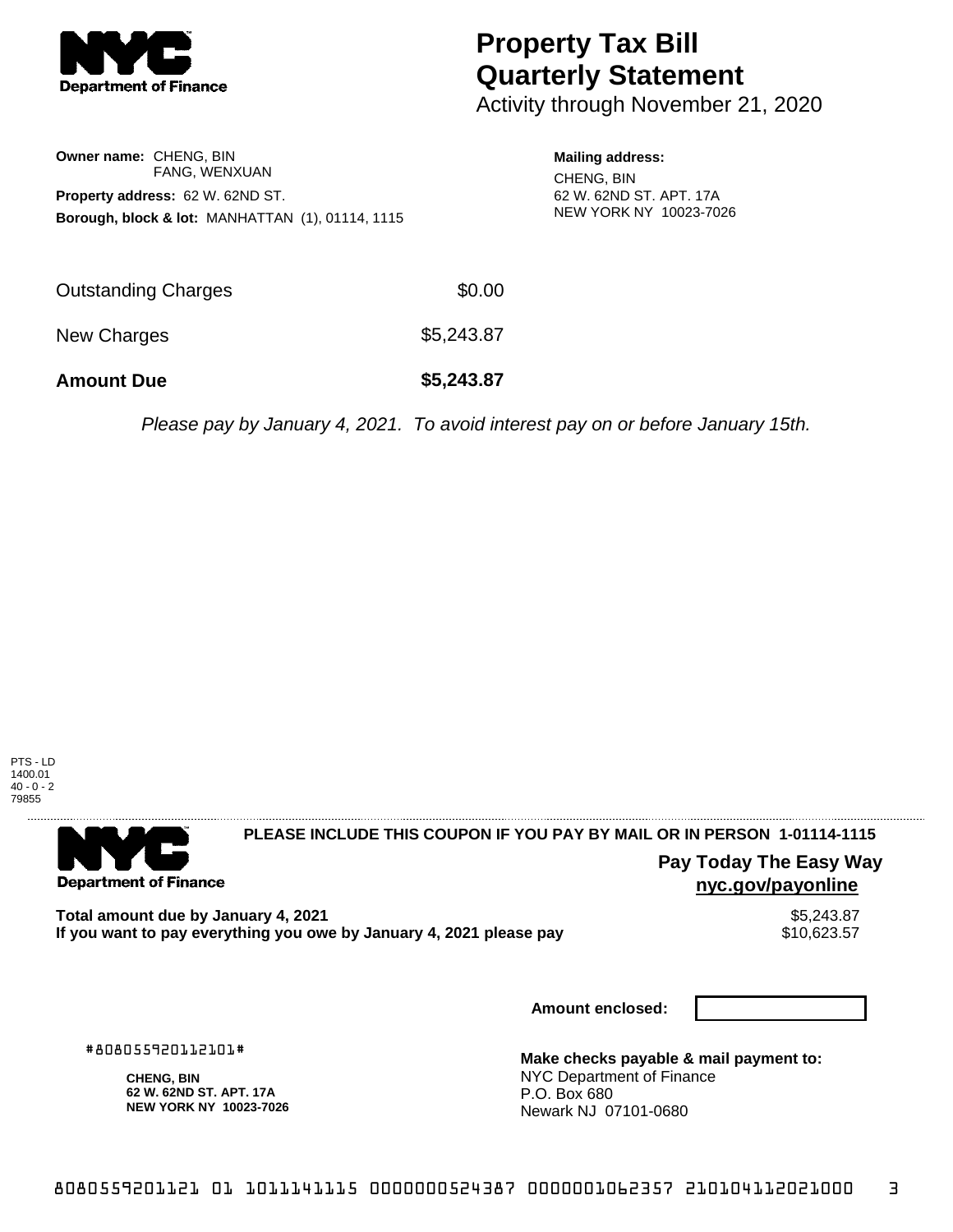

#### **Previous Charges Amount**

#### **Total previous charges including interest and payments \$0.00**

| <b>Current Charges</b>       | <b>Activity Date Due Date</b> | Amount     |
|------------------------------|-------------------------------|------------|
| Finance-Property Tax         | 01/01/2021                    | \$5,657.25 |
| <b>Credit Adjustment</b>     | 08/31/2020                    | $$-90.67$  |
| Adopted Tax Rate             |                               | $$-223.52$ |
| Co-op Condo Abatement        | 08/31/2020                    | \$15.87    |
| Co-op Condo Abatement        | 01/01/2021                    | \$39.12    |
| Payment                      | 10/06/2020                    | $$-154.18$ |
| <b>Total current charges</b> |                               | \$5,243.87 |

| <b>Tax Year Charges Remaining</b>                                   | <b>Activity Date Due Date</b> | Amount      |
|---------------------------------------------------------------------|-------------------------------|-------------|
| Finance-Property Tax                                                | 04/01/2021                    | \$5,657.25  |
| Credit Adjustment                                                   | 08/31/2020                    | $$-90.67$   |
| Adopted Tax Rate                                                    |                               | $$-223.52$  |
| Co-op Condo Abatement                                               | 08/31/2020                    | \$15.87     |
| Co-op Condo Abatement                                               | 01/01/2021                    | \$39.12     |
| Total tax year charges remaining                                    | \$5,398.05                    |             |
| If you want to pay everything you owe by January 4, 2021 please pay |                               | \$10,623.57 |
| If you pay everything you owe by January 4, 2021, you would save:   |                               | \$18.35     |

#### **Home banking payment instructions:**

- 1. **Log** into your bank or online bill pay website.
- 2. **Add** the new payee: NYC DOF Property Tax. Enter your account number, which is your boro, block and lot, as it appears here: 1-01114-1115 . You may also need to enter the address for the Department of Finance. The address is P.O. Box 680, Newark NJ 07101-0680.
- 3. **Schedule** your online payment using your checking or savings account.

#### **Did Your Mailing Address Change?** If so, please visit us at **nyc.gov/changemailingaddress** or call **311.**

When you provide a check as payment, you authorize us either to use information from your check to make a one-time electronic fund transfer from your account or to process the payment as a check transaction.